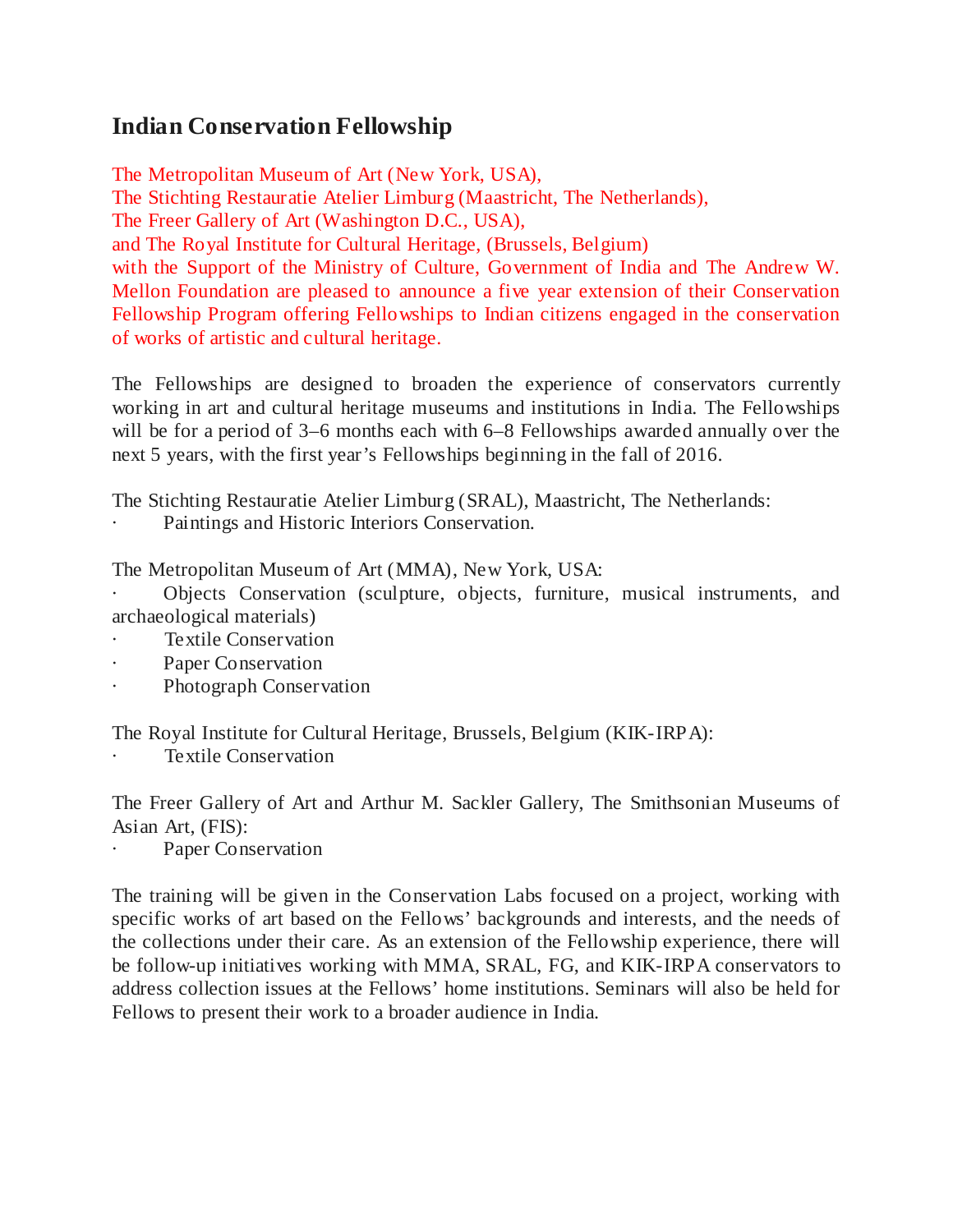## **Requirements**

You must be a conservator with daily responsibility of the care of objects to apply. Fellows must be Indian citizens and should have strong knowledge of spoken and written English. Preference will be given to conservators at a relatively early stage of their professional careers (approximately 3–8 years conservation experience) and employed by museums or other institutions in India concerned with the study, conservation, and display of the country's artistic and cultural heritage. A good knowledge of conservation principles and basic academic background in conservation practice and artists' materials is expected.

Each Fellowship will be for a period of 3–6 months and include a stipend ranging from \$13,000 for 3 months to \$26,000 for 6 months. The stipend is intended to cover rent, food, and other living expenses during the Fellowship and is not intended as a replacement for salary. Deductions, such as income tax, national insurances and pension contributions will be subtracted fromthe stipend as required by the country of the Fellows' residency. It is expected that the applicants' salaries will continue at their home institutions as specified in the employer's statement requested below. Fellows will receive up to \$6,000 for approved travel, which includes travel to the host institution, as well as research travel for conferences, seminars, and visits to other conservation laboratories or cultural institutions. Health care coverage, visa expenses, and costs for residence permits are also covered. Fellows will be allotted \$1000 to purchase tools, equipment and supplies for use at their home institutions.

## **Application** Procedure

Candidates may submit applications electronically using the following website: <https://app.wizehive.com/appform/login/indianconservationfellowship>

Name, present home address, telephone numbers, and e-mail address

Institution or institutions to which the Fellow would take like to apply (SRAL, MMA, FG, KIK-IRPA) Please note that KIK-IRPA will not accept fellows until August 31, 2018.

Current employer: contact name, position and title, institutional address, e-mail address, and telephone numbers

Applicant's position and title

Full curriculum vitae of education, professional experience, honors, awards, and publications

Proposed program of professional training, study and/or research describing what the applicant hopes to accomplish during the Fellowship period, and how the program will benefit the applicant and his or her institution in the performance of his or her duties upon return to his or her place of employment (not to exceed 1,000 words). Please state any preferences or restrictions regarding the length of the Fellowship (any duration from 3–6 months) or the start date.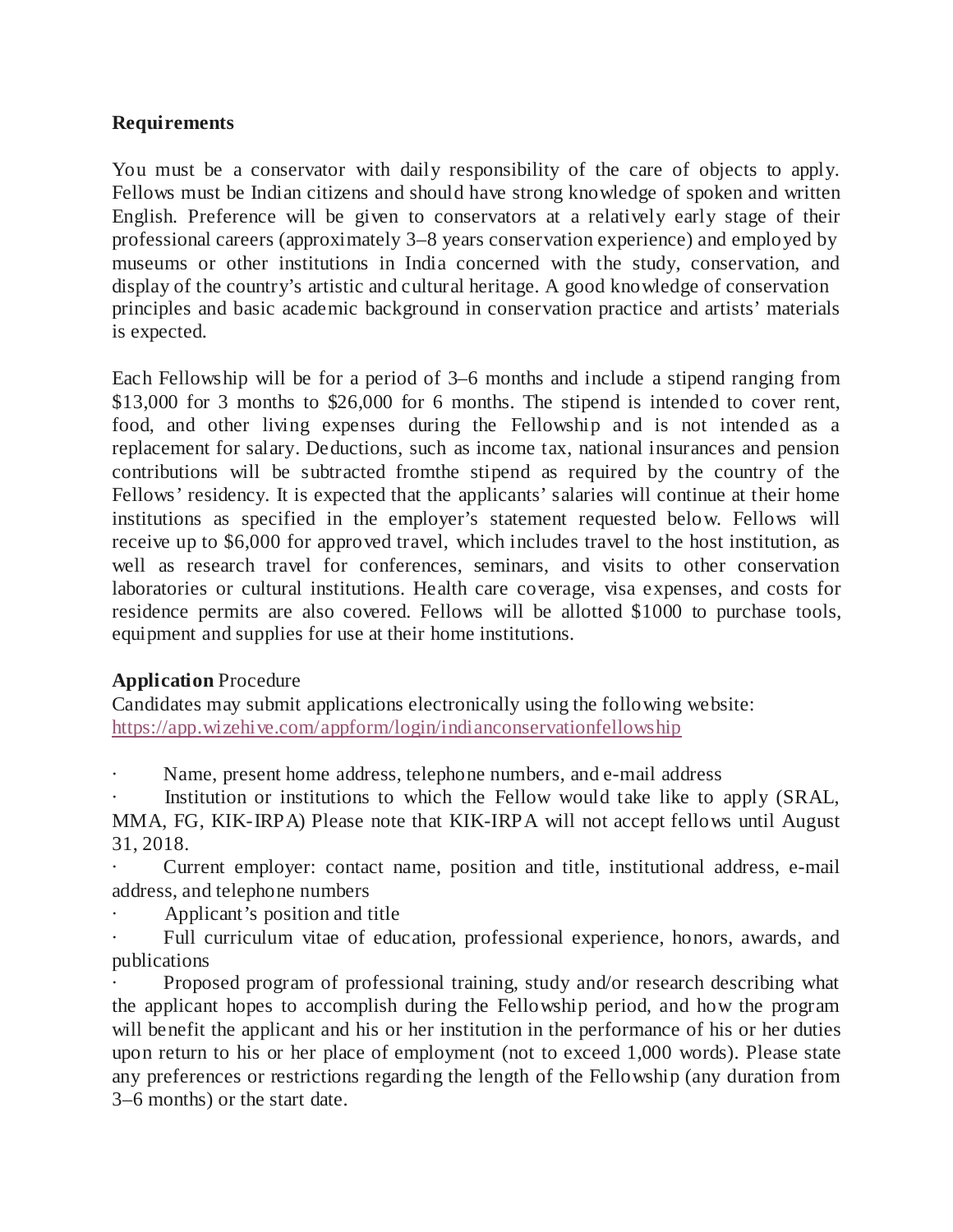For applicants to Paper Conservation: submit two conservation reports describing the treatment or preservation project and the rationale for all phases of the course of action.

· Official undergraduate and graduate transcripts or a properly certified photocopy.

IMPORTANT: A letter of support from the employer which must include a statement that the applicant is guaranteed his or her regular salary during absence, as well as confirming the return to his or her current position on completion of the Fellowship

Two letters of recommendation from individuals well acquainted with the applicant's academic or professional work

Inquiries regarding the Program or the application process are welcomed and should be directed to the individuals listed below. All application materials for the second Fellowship year must be received by January 31, 2017. Fellows accepted for the Program will complete their residencies sometime between September 1, 2017 and July 31, 2018. Receipt of application will be confirmed by e-mail. Successful candidates will be notified by May 1, 2017.

If you have questions as to whether you qualify for the fellowship please email your questions t[osavita.monie@metmuseum.org](http://savita.monie@metmuseum.org/)

Savita Monie Assistant Manager Indian Conservation Fellowship Program Education Department The Metropolitan Museum of Art 1000 Fifth Avenue New York, NY 10028-0198 USA [savita.monie@metmuseum.org](http://savita.monie@metmuseum.org/)

Please direct questions for Fellowships at the Stichting Restauratie Atelier Limburg and the Royal Institute for Cultural Heritage to: Kate Seymour Stichting Restauratie Atelier Limburg Avenue Ceramique 224 6221 KX Maastricht The Netherlands [k.seymour@sral.nl](http://k.seymour@sral.nl/)

Questions may also be directed to: Vinod Daniel Plot No 212, New No 45 Palkalai Nagar 7th Link Road,